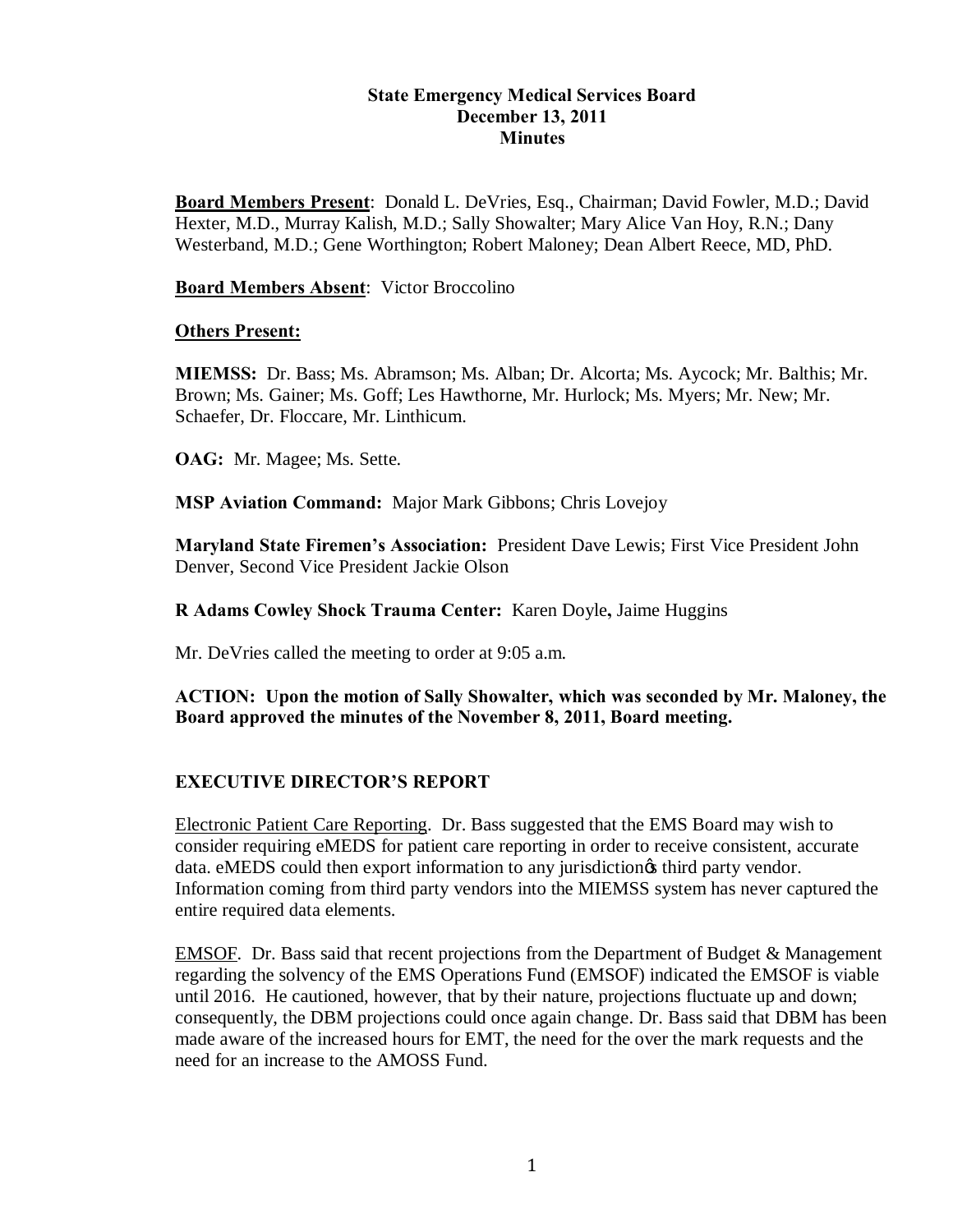Trauma System Report. Dr. Bass said that the Maryland Health Care Commission and MIEMSS are finalizing work on the Trauma System Report requested by the General Assembly. A copy of the final report will be sent to EMS Board members when complete.

HEMS Billing Study Taskforce. Dr. Bass said final edits are being made on the HEMS Billing Study Taskforce report to study the legal and other ramification of MSP MedEvacs. This is an information only report with no recommendations made by the Taskforce.

Dr. Kalish asked if plans were being made to address the EMSOF viability come 2016. Dr. Bass said the EMSOF Coalition is meeting today to discuss.

Mr. DeVries, Chair of the HEMS Billing Study Taskforce thanked Mr. Magee for his legal advice regarding MedEvac billing and acknowledged and commended Ms. Gainer, MIEMSS Deputy Director, for her excellent work on the report.

## **STATEWIDE EMS ADVISORY COUNCIL**

No report; Dr. Kalish said that the SEMSAC did not meet in December 2011.

# **R ADAMS COWLEY SHOCK TRAUMA CENTER**

Ms. Doyle reported that admissions to the Shock Trauma Center continue to remain strong. She said that inter-hospital transfers remain flat and on scene transports remain steady. She said that Shock Trauma OR volumes match to the admission which speaks to the acuity of the patients. Neurotrauma patients are now being tracked on a quarterly basis. Chamber dive hours are up slightly from last year. Ms. Doyle said the Center for Injury Prevention and Policy hosted 21 events from July to September with 489 attendees at the prevention programs.

# **LEGISLATIVE REPORT**

Dr. Bass said that the EMSOF Agencies have a new analyst, Michael Vorgets.

# **UPDATE OF ACTIVITIES**

Maryland State Firemen's Association. President Lewis wished everyone a Merry Christmas and Happy New Year on behalf of the  $1<sup>st</sup>$  Vice President John Denver,  $2<sup>nd</sup>$  Vice President Jackie Olson and the MSFA; he said his Christmas wish would be for a viable EMSOF and that he and the coalition members will be working hard to accomplish this.

Mr. DeVries thanked President Lewis and the MSFA for their diligence and hard work supporting EMS throughout the year.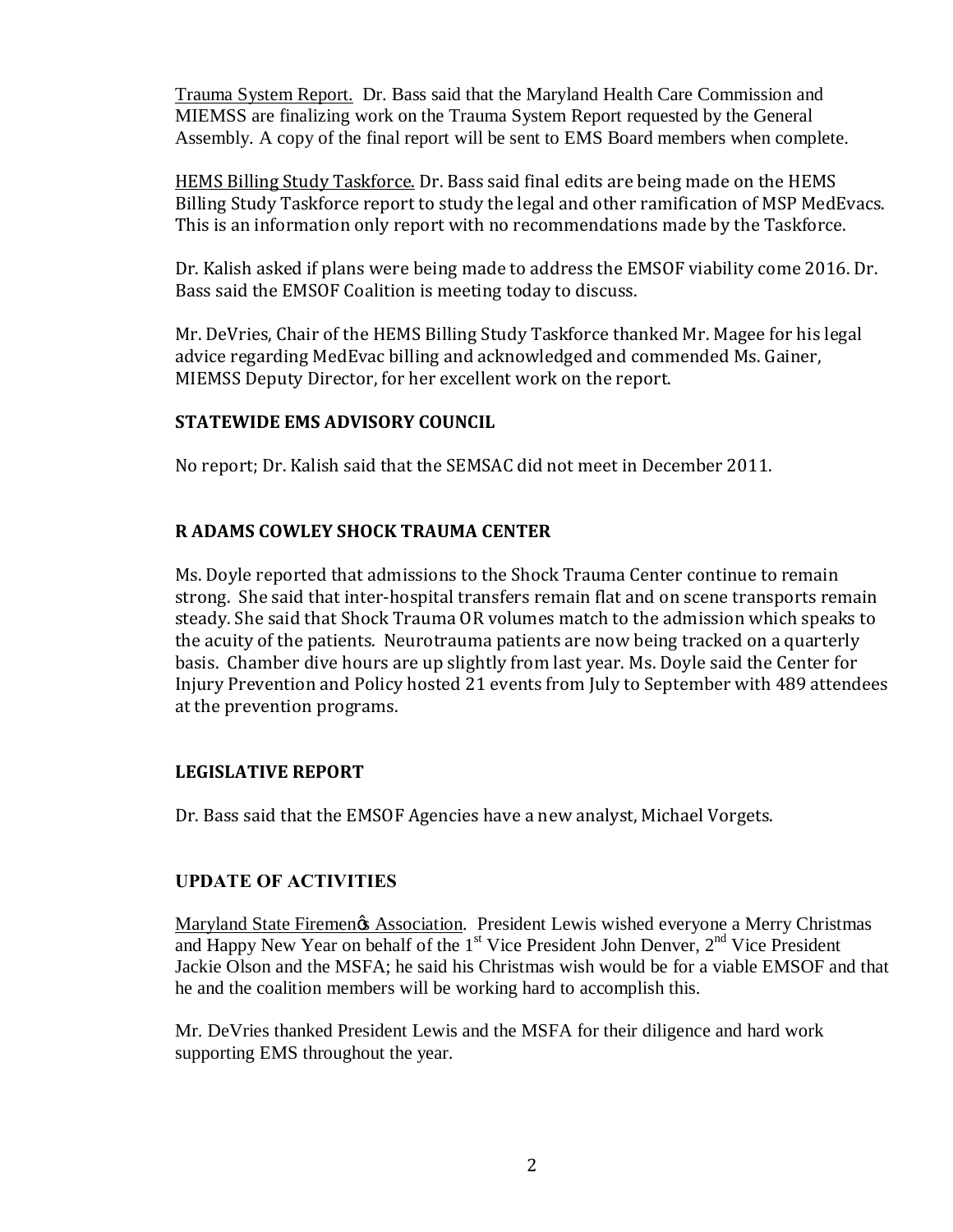#### **NEW BUSINESS**

Telemedicine Pilot Program. Dr. Bailey gave a brief history of the Level III Perinatal Center designation regulations, PRMC $\alpha$  designation status and reviewed the handouts of the MOU between PRMC and MIEMSS and the Action Plan Summary which includes for PRMC $\alpha$ Perinatal Telemedicine Pilot. Dr. Bailey said that after an extensive search, PRMC initiated the Pilot due to the inability to have a perinatologist on site within 30 minutes as required by COMAR by 2013. Dr. Bailey said that the Telemedicine Pilot started one year ago and changes were made to the Pilot during 2011. MIEMSS should have one yearged at a at the end of 2012 with a site visit in January or February 2013. Dr. Bailey said that DHMH will meet in the spring of 2013 and if the Perinatal Telemedicine Pilot is successful, standards could be changed which would require a change in COMAR. Mr. DeVries said that if the Pilot was not allowed to continue, perinatal patients would be underserved in that part of the state.

### **ACTION: Upon the motion of Ms. Van Hoy, which was seconded by Dr. Westerband, the Board approved the PRMC Telemedicine Pilot as presented.**

Mr. DeVries announced that this would be Dr. Dave Fowler's last day on the EMS Board and thanked Dr. Fowler for his continued participation and valuable insight and counsel. Dr. Fowler thanked the EMS Board.

### **ACTION: Upon the motion of Dr. Westerband, which was seconded by Ms. Van Hoy, the Board adjourned to Executive Session.**

The purpose of the closed session was to carry out administrative functions under State Government Article §10-502(b), to obtain legal advice from counsel under State Government Article § 10-508 (a) (7), and to discuss certain site reviews and maintain certain records and information in confidence as required by Health Occupations Article §14-506 (b) under State Government Article § 10-508(a) (13).

The closed session was attended by:

**Board Members Present**: Donald L. DeVries, Esq., Chairman; David Fowler, M.D.; David Hexter, M.D., Murray Kalish, M.D.; Sally Showalter; Mary Alice Van Hoy, R.N.; Dany Westerband, M.D.; Gene Worthington; Robert Maloney; Dean Albert Reece, MD, PhD.

#### **Board Members Absent**: Victor Broccolino

#### **Others Present:**

**MIEMSS**: Dr. Bass; Ms. Gainer; Ms. Goff; Mr. Schaefer; Mr. Fiackos; Ms. Myers.

**OAG:** Mr. Magee; Ms. Sette.

The Board approved the closed session minutes from the November 8, 2011, meeting.

The Board considered nominations to SEMSAC.